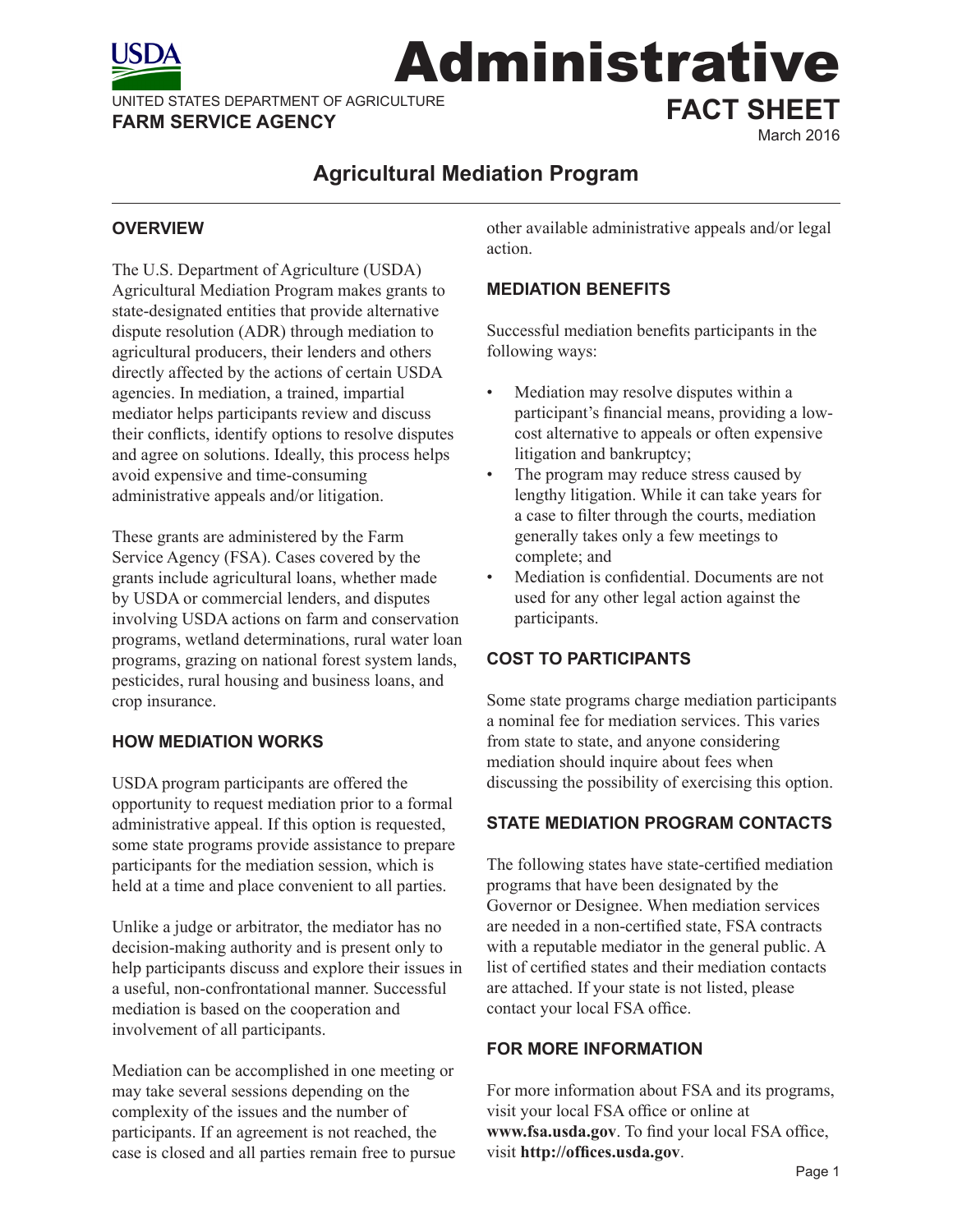## **State-Certified Agricultural Mediation Programs**

| Alabama Agricultural Mediation Program (AAMP)    |                                                   |
|--------------------------------------------------|---------------------------------------------------|
|                                                  | Idaho Agricultural Mediation Program (IAMP)       |
|                                                  | Fulcrum Institute Dispute Resolution Clinic       |
| Alabama Department of Agriculture and Industries |                                                   |
| 1445 Federal Drive                               | 2100 Northwest Boulevard, Suite 320               |
| Montgomery, AL 36107-1123                        | Coeur d'Alene, ID 83814                           |
|                                                  |                                                   |
| Phone: (334) 240-7151                            | Phone: (208) 667-5325                             |
| Toll Free: (800) 642-7761 Ext. 7151              | Fax: (509) 838-5588                               |
|                                                  |                                                   |
| Fax: (334) 240-7193                              | http://www.fulcrumdispute.com/                    |
| www.agi.alabama.gov                              |                                                   |
|                                                  |                                                   |
| Arizona Ag Mediation Institute, Inc.             | Illinois Agricultural Mediation Program (IAMP)    |
| 572 N. Mondel Dr.                                | Dispute Resolution Institute, Inc.                |
| Gilbert, AZ 85233                                | P.O. Box 1136                                     |
|                                                  |                                                   |
| Phone/Fax: (480) 496-5926                        | Carbondale, IL 62903-1136                         |
| www.azagmediation.org                            | Phone: (618) 549-1300                             |
|                                                  |                                                   |
|                                                  | Fax: (618) 351-1419                               |
|                                                  | http://www.dri-inc.org/                           |
| Arkansas Development Finance Authority           | Indiana Agricultural Mediation Program            |
|                                                  |                                                   |
| Arkansas Farm/Creditor Mediation Program         | Rural Services of Indiana, Inc.                   |
| 900 West Capitol, Suite 310                      | 60918 U.S. 31, South                              |
|                                                  |                                                   |
| Little Rock, AR 72201                            | South Bend, IN 46614                              |
| Phone: (501) 682-5900                            | Toll Free: (800) 288-6581                         |
| Fax: (501) 682-5939                              | Fax: (574) 299-9648                               |
|                                                  |                                                   |
| http://www.arkansas.gov/adfa/                    | http://www.comprehensivecreditcounseling.com/     |
| California Agricultural Mediation Program        | Iowa Mediation Services, Inc.                     |
|                                                  |                                                   |
| California Department of Food & Agriculture      | 1441 29 <sup>th</sup> Street, Suite 120           |
| 1220 N. Street, Suite 400                        | West Des Moines, IA 50266                         |
|                                                  |                                                   |
| Sacramento, CA 95814                             | Phone: (515) 331-8081                             |
| Phone: (800) 511-2213                            | Fax: (515) 331-8085                               |
| www.cdfa.ca.gov                                  | http://www.iowamediationservice.com/              |
|                                                  |                                                   |
| Colorado Department of Agriculture               | Kansas Agricultural Mediation Services (KAMS)     |
| Colorado Agricultural Mediation Program (CAMP)   | Kansas State University                           |
| 2331 West 31 <sup>st</sup> Avenue                | 2A Edwards Hall                                   |
|                                                  |                                                   |
| Denver, CO 80211-3859                            | 1810 Kerr Drive                                   |
| Phone: (303) 477-0076                            | Manhattan, KS 66506-4806                          |
| Fax: (303) 480-9236                              | Phone: (785) 532-6958                             |
|                                                  |                                                   |
| www.colorado.gov/ag/ics                          | Toll Free: (800) 321-3276                         |
|                                                  | Fax: (785) 532-6532                               |
|                                                  | http://www.ksre.k-state.edu/kams/                 |
|                                                  |                                                   |
| <b>State of Connecticut</b>                      | Maine Agricultural Mediation Program              |
|                                                  |                                                   |
|                                                  |                                                   |
| Department of Agriculture                        | Volunteers of America Northern New England        |
| Quinnipiac University                            | 14 Maine Street, Suite 301                        |
| Center on Dispute Resolution                     | Brunswick, ME 04011                               |
|                                                  |                                                   |
| 275 Mt. Carmel Avenue                            | Phone: (207) 373-1140 Ext. 229                    |
| Hamden, CT 06518                                 | Fax: (207) 373-1160                               |
| Phone: (203) 582-3200                            | http://www.voanne.org/mediation-services          |
|                                                  |                                                   |
| Fax: (203) 582-4108                              |                                                   |
| www.quinnipiac.edu                               |                                                   |
| University of Florida                            |                                                   |
|                                                  | Maryland Department of Agriculture                |
| Florida Agricultural Mediation Program           | Maryland Agricultural Conflict Resolution Service |
| P.O. Box 110240                                  | 50 Harry S. Truman Parkway                        |
|                                                  |                                                   |
| Gainesville, FL 32611-0240                       | Annapolis, MD 21401                               |
| Phone: (352) 846-1511                            | Toll Free: (800) 492-5590                         |
| Fax: (352) 392-0240                              | Phone: (410) 841-5880                             |
|                                                  |                                                   |
| http://www.fred.ifas.ufl.edu/staff/              | Fax: (410) 841-5894                               |
|                                                  | www.mda.maryland.gov                              |
|                                                  |                                                   |
| Environmental Mediation Center, Inc.             | Massachusetts Agricultural Mediation Program      |
| Hawaii Agricultural Mediation Program (HIAMP)    | University of Massachusetts, Boston               |
| 177 Paddy Hill Road                              | Massachusetts Office of Public Collaboration      |
|                                                  |                                                   |
| Moretown, VT 05660                               | McCormack Building, M-1-627                       |
| http://hiamp.emcenter.org/                       | 100 Morrissey Boulevard                           |
| Phone: (802) 583-1100                            | Boston, MA 02125                                  |
|                                                  |                                                   |
| Toll Free: (800) 511-2213                        | Phone: (617) 287-4040                             |
|                                                  | Fax: (617) 287-4049                               |
| Hawaii Department of Agriculture                 | www.mopc.umb.edu                                  |
|                                                  |                                                   |
| 1428 South King Street                           |                                                   |
| Honolulu, HI 96814<br>http://hdoa.hawaii.gov/    |                                                   |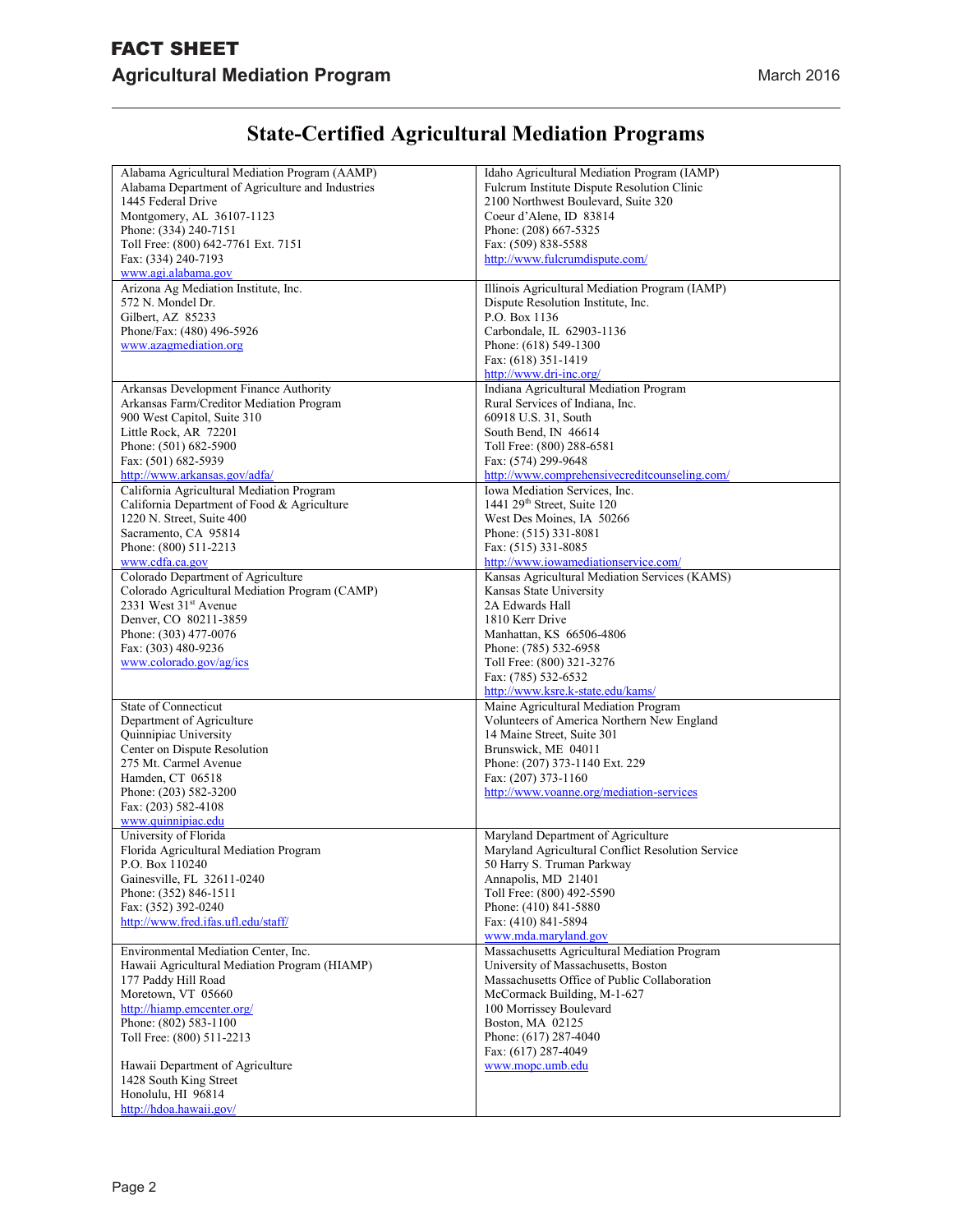## **State-Certified Agricultural Mediation Programs**

| Michigan Agricultural Mediation Program                                                         | New Mexico Agricultural Mediation Program (NMAMP)                                                |
|-------------------------------------------------------------------------------------------------|--------------------------------------------------------------------------------------------------|
| Dispute Resolution Education Resources, Inc. (DRER)                                             | Regents of New Mexico State University                                                           |
| 516 South Creyts Road, Suite A                                                                  | Office of Grants and Contracts                                                                   |
| Lansing, MI 48917                                                                               | P.O. Box 30003, MSC 3AE                                                                          |
| Phone: (517) 485-2274                                                                           | Las Cruces, NM 88003-0003                                                                        |
| Fax: (517) 485-1183                                                                             | Phone: (575) 646-2925 or (800) 289-6577                                                          |
| http://www.mediationmichigan.org/index.php?id=12090                                             | Fax: (575) 646-3808                                                                              |
|                                                                                                 | http://aces.nmsu.edu/ces/nmamp/index.html                                                        |
| Minnesota Farmer Lender Mediation Program                                                       | New York State Agricultural Mediation Program                                                    |
| University of Minnesota                                                                         | State Office of Alternative Dispute Resolution Programs                                          |
| 1526 170 <sup>th</sup> Avenue                                                                   | New York State Unified Court System                                                              |
| Bejou, MN 56516-9736                                                                            | 4 Pine West Plaza                                                                                |
| Phone: (218) 935-5785                                                                           | Suite 411                                                                                        |
| Fax: (218) 935-9053                                                                             | Albany, NY 12205                                                                                 |
| www.extension.umn.edu                                                                           | Phone: (866) 669-7267                                                                            |
|                                                                                                 | Fax: (518) 687-2245                                                                              |
|                                                                                                 | http://www.nysamp.com/                                                                           |
| Mississippi Association of Cooperatives                                                         | North Carolina Agricultural Mediation Program (NCAMP)                                            |
| Mississippi Agriculture Mediation Program                                                       | Western Carolina University                                                                      |
| 233 E. Hamilton Street                                                                          | 110 Cordelia Camp Building                                                                       |
| Jackson, MS 39225                                                                               | Cullowee, NC 28723                                                                               |
| Phone: (601) 354-2750                                                                           | Phone: (828) 227-7191                                                                            |
| Fax: (601) 354-2777                                                                             | Fax: (828) 227-7417                                                                              |
| http://www.mississippiassociation.coop/                                                         | http://www.wcu.edu/                                                                              |
| Missouri Department of Agriculture                                                              | North Dakota Department of Agriculture                                                           |
| Missouri Ag Mediation Program                                                                   | North Dakota Mediation State<br><b>State Capitol</b>                                             |
| P.O. Box 630                                                                                    |                                                                                                  |
| Jefferson City, MO 65102                                                                        | 600 East Boulevard Avenue, Department 602                                                        |
| Phone: (573) 751-5520<br>Fax: (573) 751-5516                                                    | Bismarck, ND 58505-0020<br>Phone: (701) 328-2231                                                 |
| www.mediate@mda.mo.gov                                                                          | Toll Free: (800) 242-7535                                                                        |
|                                                                                                 | Fax: (701) 328-4567                                                                              |
|                                                                                                 | www.nd.gov/ndda                                                                                  |
| Montana Agricultural Mediation Program (MAMP)                                                   | Oklahoma Agriculture Mediation Program, Inc.                                                     |
| Fulcrum Institute Dispute Resolution Clinic                                                     | 2800 North Lincoln Boulevard, 2 <sup>nd</sup> Floor                                              |
| 2100 Northwest Boulevard, Suite 320                                                             | Oklahoma City, OK 73105                                                                          |
| Coeur d'Alene, ID 83814                                                                         | Office: (405) 521-3934                                                                           |
| Phone: (208) 667-5325                                                                           | Toll Free: (800) 248-5465                                                                        |
| Fax: (509) 838-5588                                                                             | Fax: (405) 521-3926                                                                              |
| http://www.fulcrumdispute.com/                                                                  | https://www.ok.gov/mediation/                                                                    |
| State of Nebraska                                                                               | Oregon Certified Agricultural Mediation Program                                                  |
| Department of Agriculture                                                                       | Six Rivers Dispute Resolution Center                                                             |
| Nebraska Farm Mediation Service                                                                 | P.O. Box 1594                                                                                    |
| P.O. Box 94947                                                                                  | Hood River, OR 97031                                                                             |
| Lincoln, NE 68509-4947                                                                          | Phone: (541) 386-1283                                                                            |
| Phone: (402) 471-2341                                                                           | Toll Free: (888) 628-4101                                                                        |
| Fax: (402) 471-6876                                                                             | Fax: (541) 386-2189                                                                              |
| www.nda.nebraska.gov                                                                            | http://www.6rivers.org/                                                                          |
| Environmental Mediation Center, Inc.                                                            | Pennsylvania Agricultural Mediation Program                                                      |
| New Hampshire Agricultural Mediation Program (NHAMP)                                            | Pennsylvania Department of Agriculture                                                           |
| 177 Paddy Hill Road                                                                             | 2301 North Cameron Street                                                                        |
| Moretown, VT 05660                                                                              | Harrisburg, PA 17110                                                                             |
| Phone: (800) 511-2213                                                                           | Phone: (717) 787-4737                                                                            |
| http://nhamp.emcenter.org/                                                                      | www.agriculture.state.pa.us                                                                      |
|                                                                                                 |                                                                                                  |
| New Hampshire                                                                                   |                                                                                                  |
| Department of Agriculture, Markets, & Food                                                      |                                                                                                  |
| P.O. Box 2042                                                                                   |                                                                                                  |
| Concord, NH 03302-2042                                                                          |                                                                                                  |
| http://agriculture.nh.gov/                                                                      |                                                                                                  |
| New Jersey State Agriculture Development Committee<br>New Jersey Agricultural Mediation Program | Rhode Island Agricultural Mediation Program<br>Center for Mediation & Collaboration Rhode Island |
| P.O. Box 330                                                                                    | 500 Broad St., Unit 4-B                                                                          |
| Trenton, NJ 08625                                                                               | Providence, RI 02907                                                                             |
| Phone: (609) 984-2504 or (609) 292-7988                                                         | Phone: (401) 273-9999                                                                            |
| Fax: (609) 633-2004                                                                             | Toll Free: (855) 343-0072                                                                        |
| http://www.nj.gov/agriculture/sadc/                                                             | Fax: (401) 632-0504                                                                              |
|                                                                                                 | www.cmcri.org                                                                                    |
|                                                                                                 |                                                                                                  |